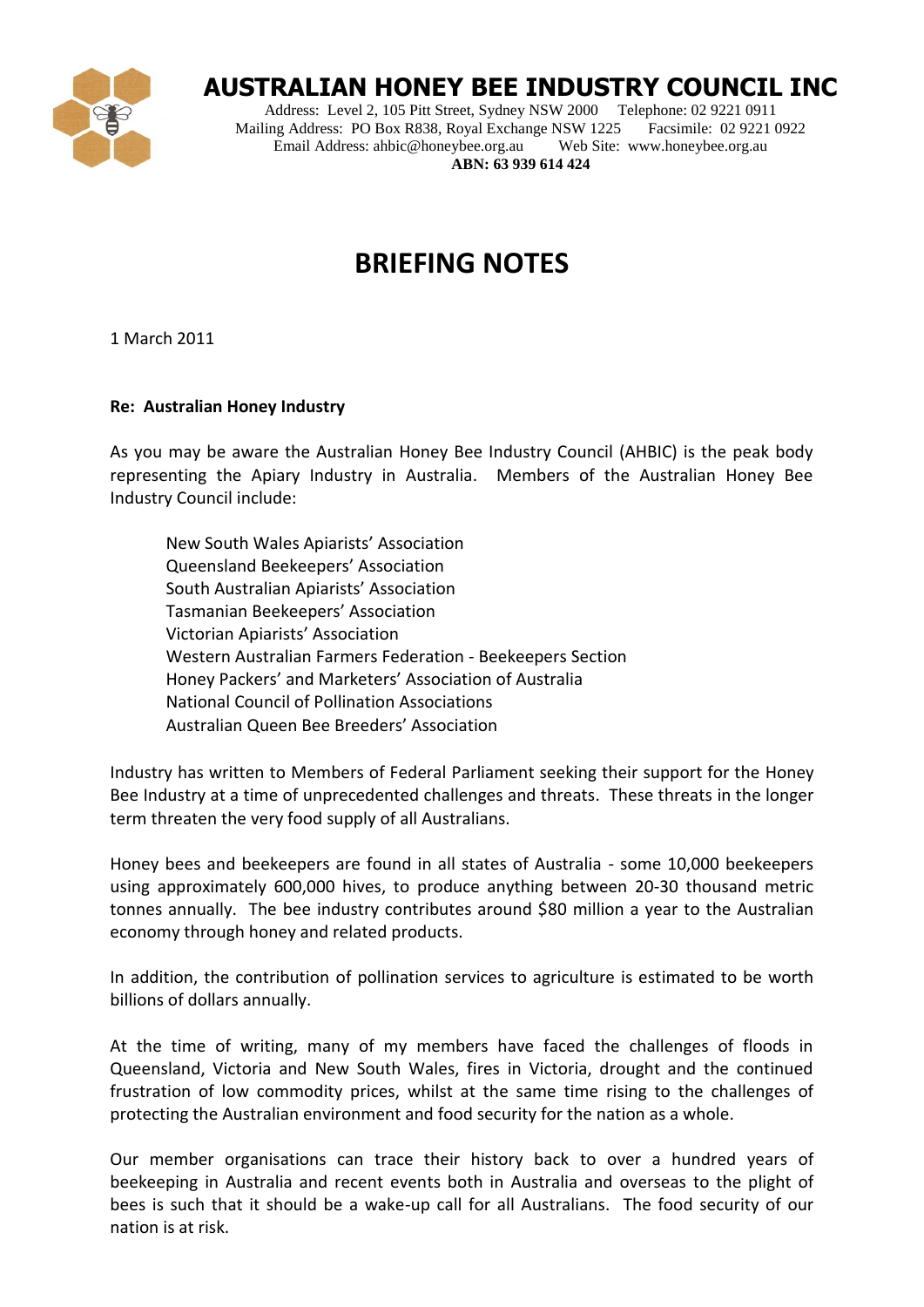Despite being a small industry, today we have taken the unprecedented step of sending jars of honey to every Federal Parliamentary member and members of the press gallery to highlight what we see are real and substantial threats to our industry and Australia's food supply, which if allowed to go unchecked will result in greater disasters down the road.

We would also add our support to the initiatives being undertaken by our members and other concerned citizens and supporters who are also in their own way drawing attention to Industry's plight.

Industry seeks support for the following initiatives:

1) *Further funding for the eradication of Apis cerana in Cairns Queensland***.** The Australian Honey Bee Industry Council (AHBIC) continues to support the eradication of this vicious pest. The Government has decided not to eradicate this pest.

This decision is bad for the public. An independent economic research study was commissioned from RIRDC titled '*Estimating the Potential Public Costs of the Asian Honeybee Incursion'.*

This report has two key findings of the potential public costs of the Asian bee incursion. The costs of public health impacts are conservatively estimated to range from \$84,114-\$88,636 per 100,000 people. The cost for the public nuisance aspects are estimated to range from \$4,500-\$33,660 per 100,000 people.

The decision is also bad for the environment.

- If Asian bees are allowed to establish in Australia they will become the 'cane toads' of the insect world directly affecting thousands of Australian insects, birds and mammals.
- In the insect world Australia has an estimated 3,000 species of native bees that totally rely on flowers for food. This is the most important group of pollinators of native plants in Australia. Beetles, wasps, ants, butterflies, moths and flies all rely to a varying degree on the nectar and pollen produced by flowers for a food source.

The pest itself however has particular ramifications for Australia's tourism industry. The Asian bee becomes a pest in urban areas through establishing nests in houses and its aggressive stinging behaviour. It will also disturb native fauna such as native bees, small marsupials and birds that nest in similar places.

The ramification for tourism in Northern Australia are considerable – less native flora and fauna and visitors being regularly attacked and stung by aggressive bees.

*Apis cerana* has shown an ability to colonise and establish nests in a wide variety of locations and situations, including in vehicles, boats, containers and machinery. In addition, swarms can lodge temporarily in similar locations, enabling rapid dispersal over potentially long distances through movement of infested vehicles or materials.